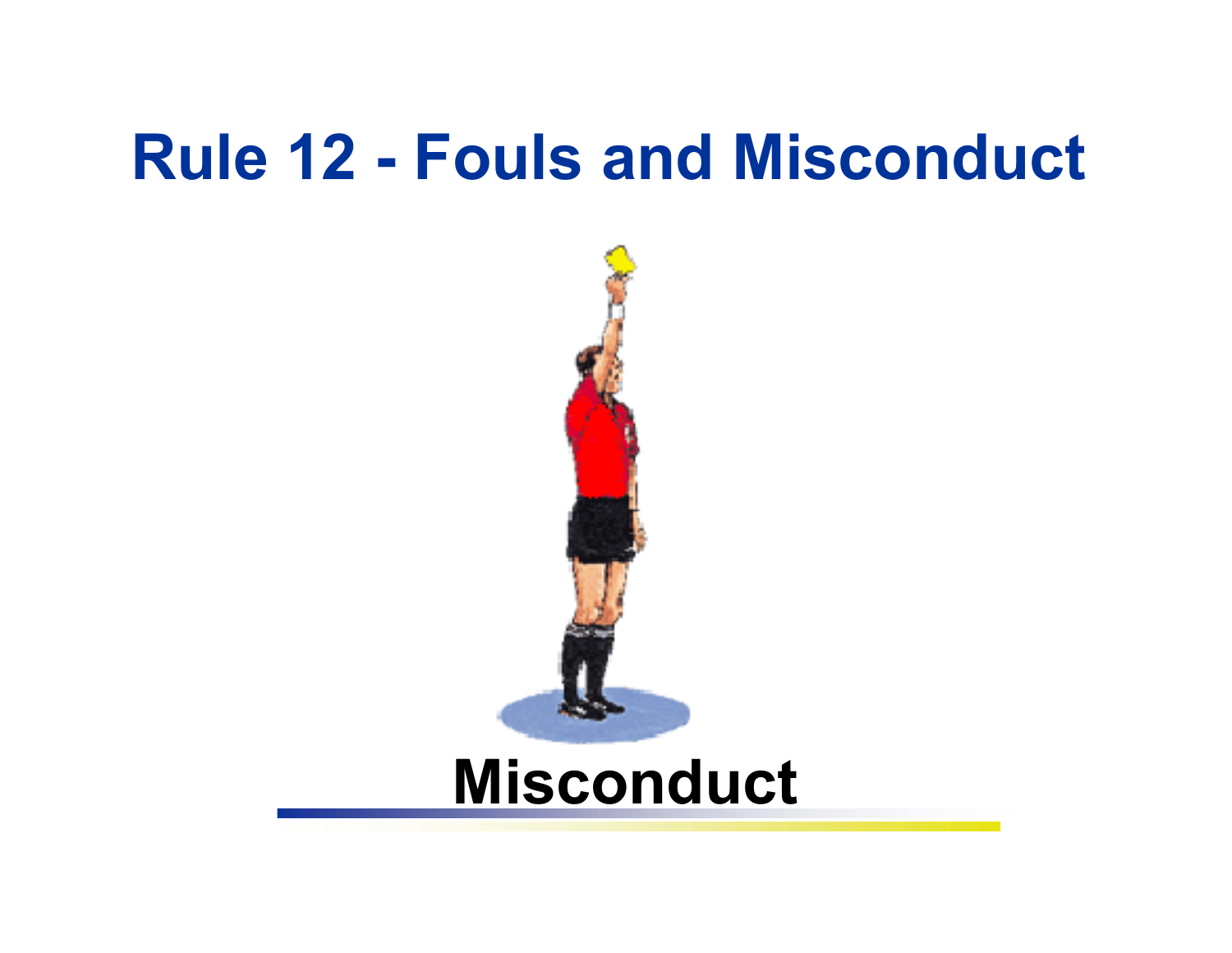#### **Objectives**

At the end of this lesson the student will be able to:

- $\mathbf y$  list the seven reasons for issuing a caution
- $\mathbf y$  list the eight reasons for disqualifying a player, coach, or bench personnel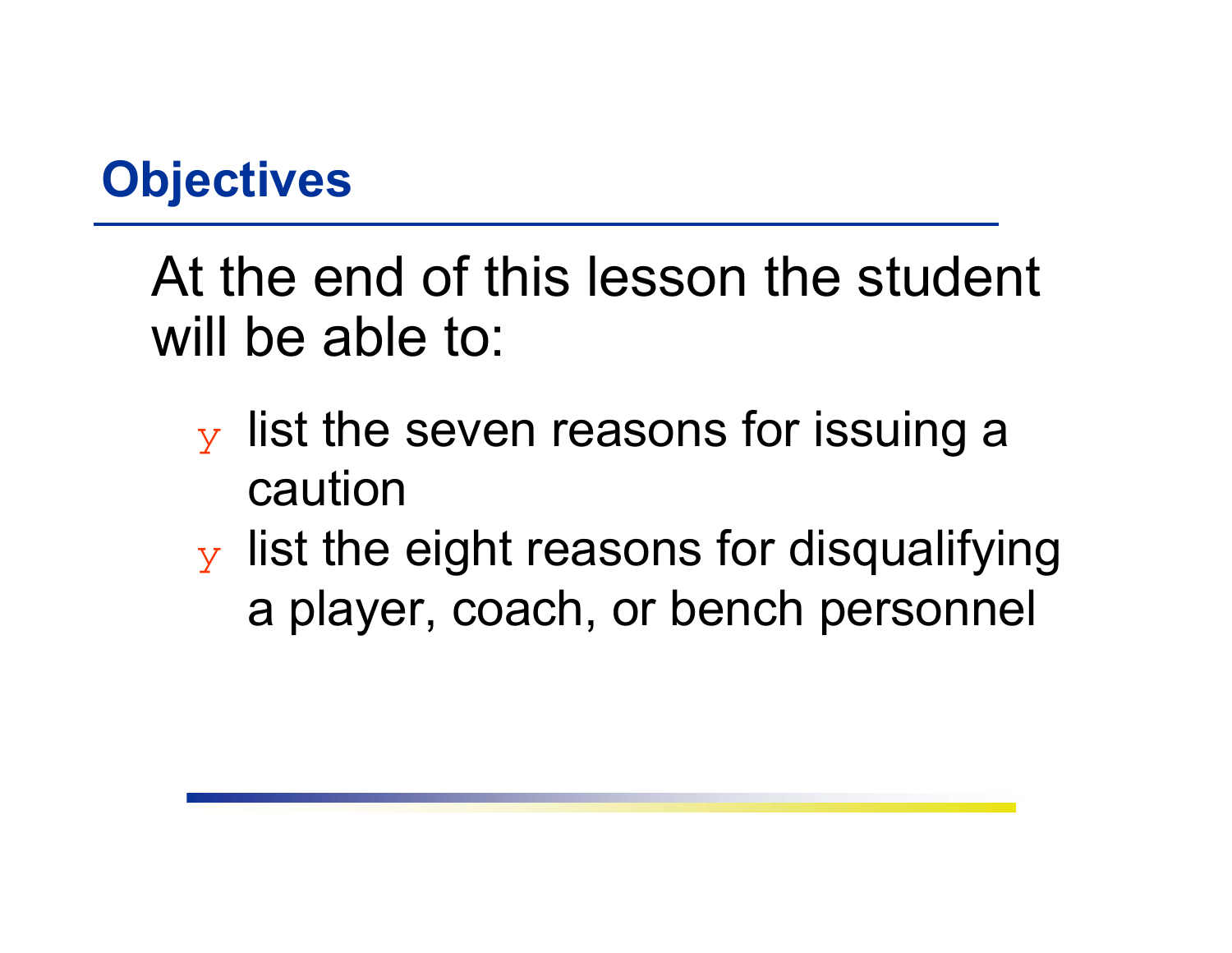## **TOPICS**

#### ❖ **Misconduct**

- ❖ **Seven Cautionable Offenses**
- ❖ **Examples**
- ❖ **Eight Disqualification Offenses**
- ❖ **Examples**
- ❖ **Procedures for issuing cards**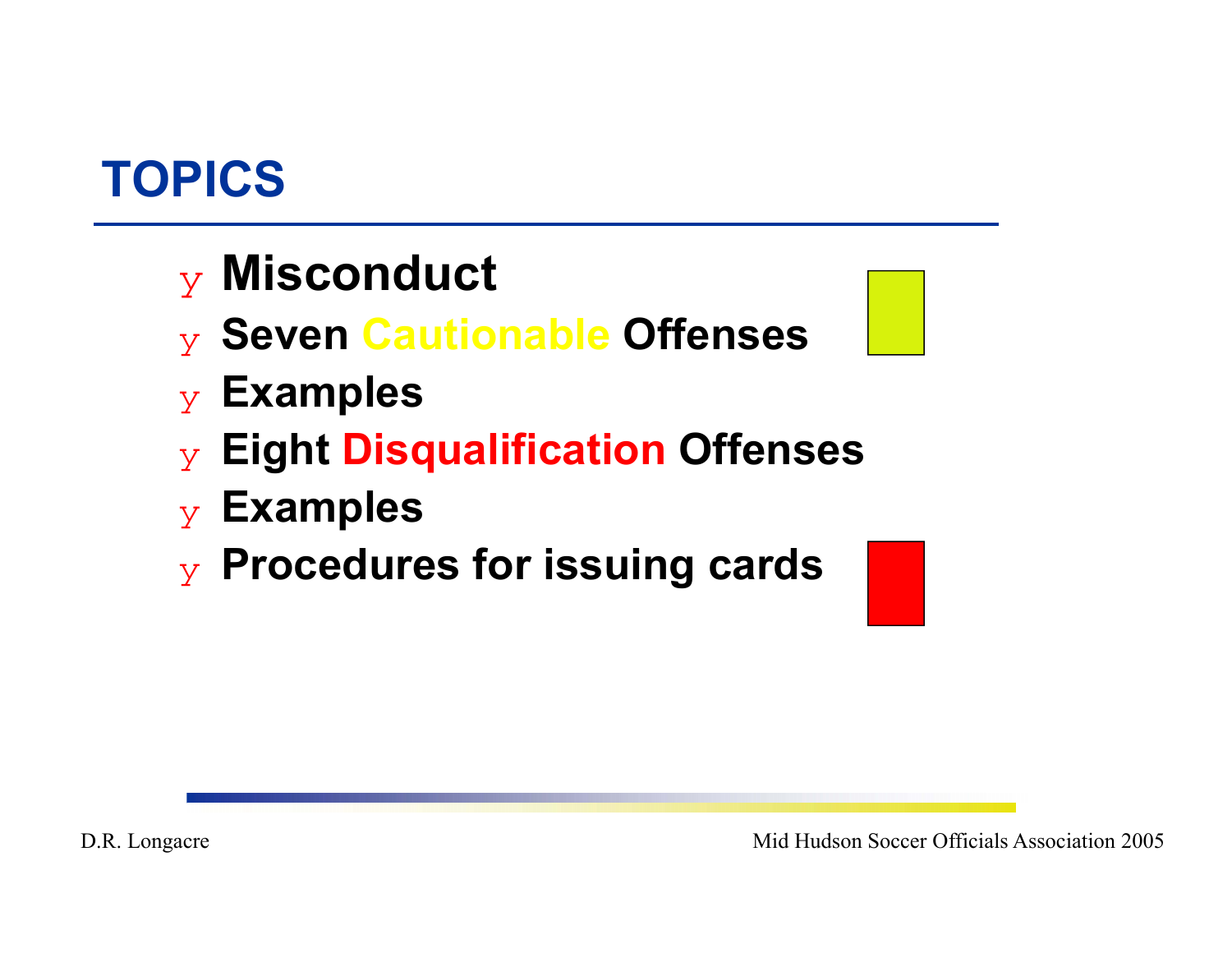#### **Misconduct**

 $\frac{1}{Y}$  Yellow cards, or red cards may be shown to a player, a coach, or bench personnel.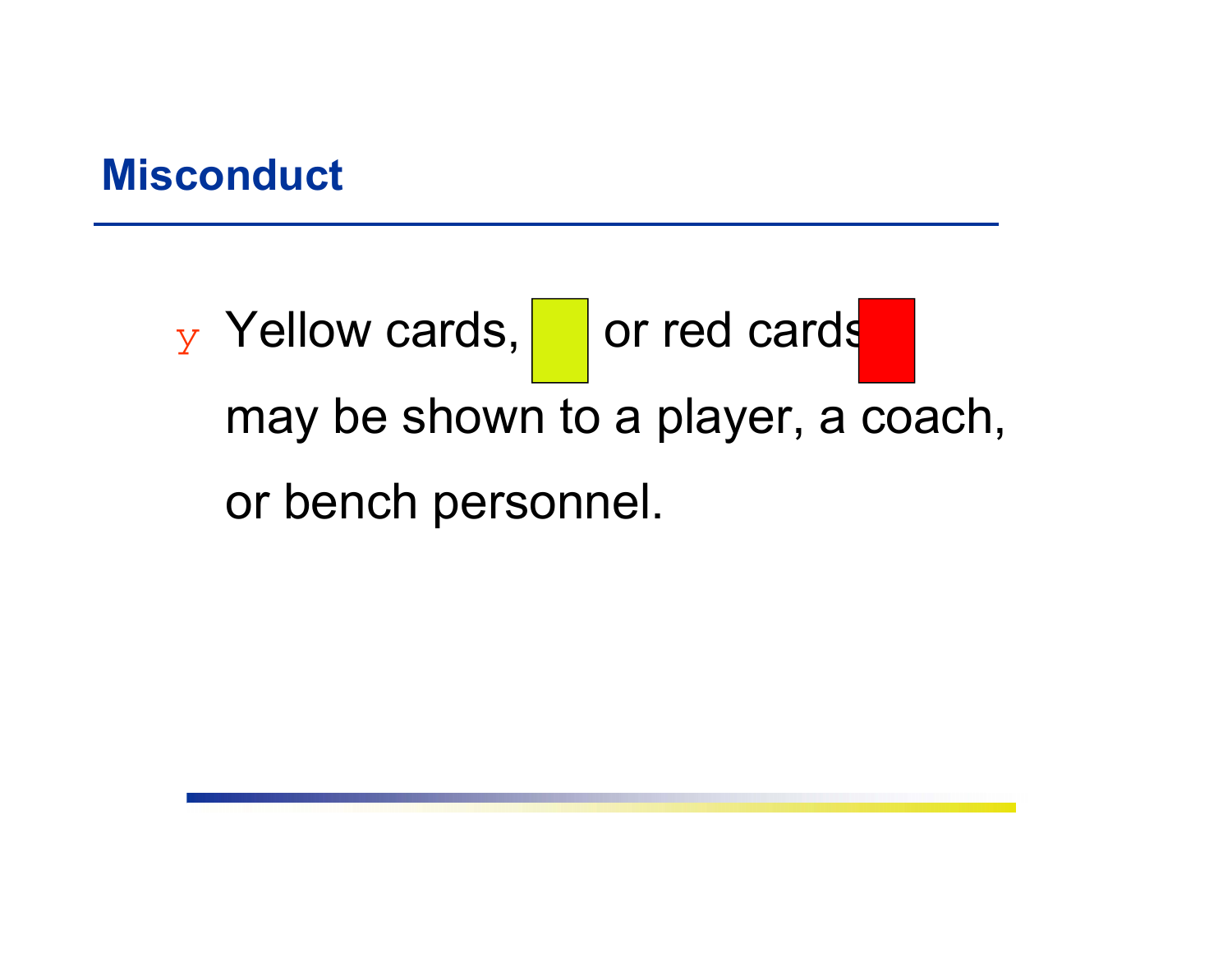#### **Misconduct**

 $\mathbf y$  If a player is disqualified, (red card), before the game or during an interval, he/she may be replaced.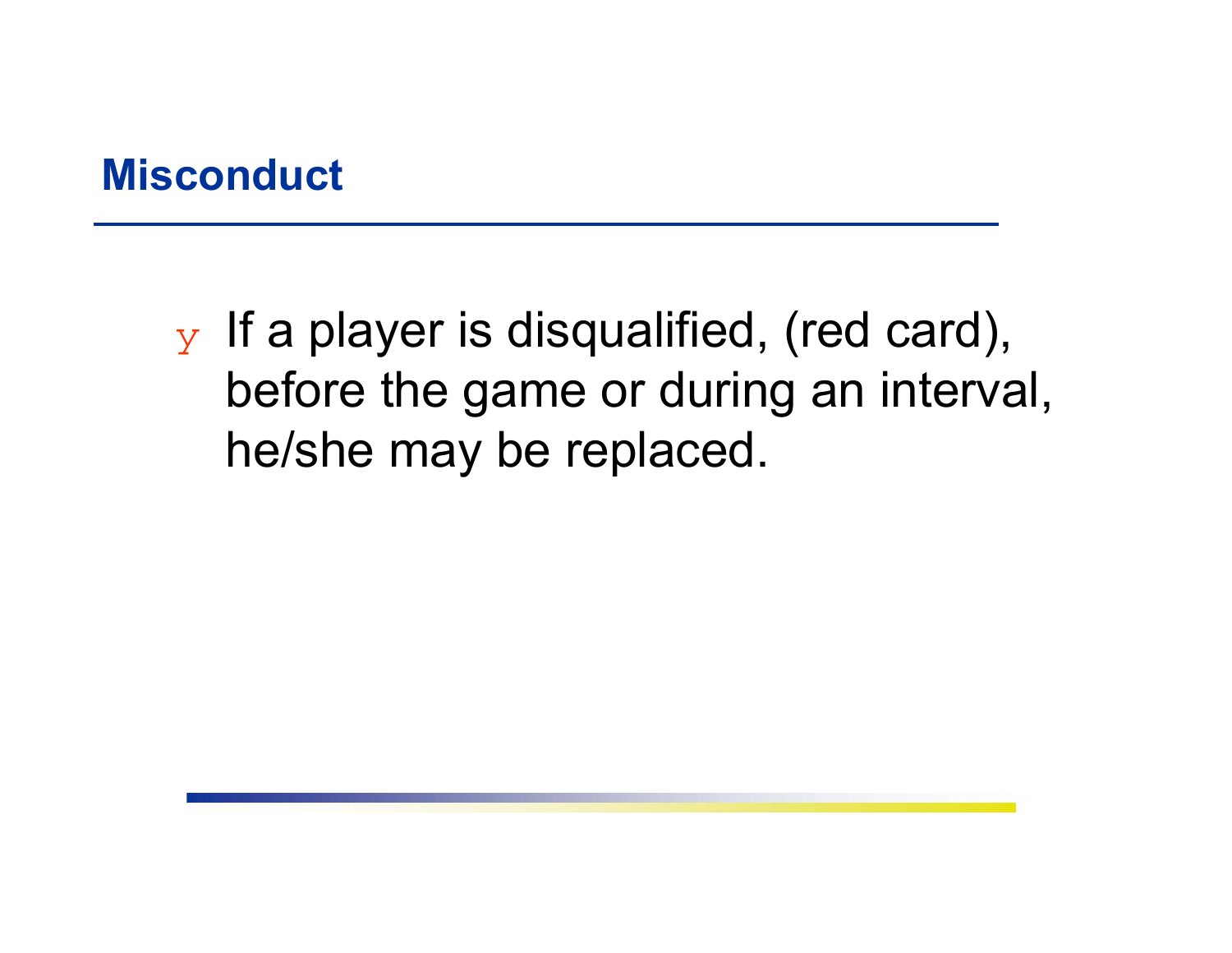## **7 CAUTIONABLE OFFENSES**

- A player is cautioned and shown the yellow card if s/he commits any of the following seven offenses:
	- ❚ Is guilty of unsporting conduct
	- Shows dissent by word or action
	- Persistently infringes the Rules of the Game
	- Uses incidental vulgar or profane language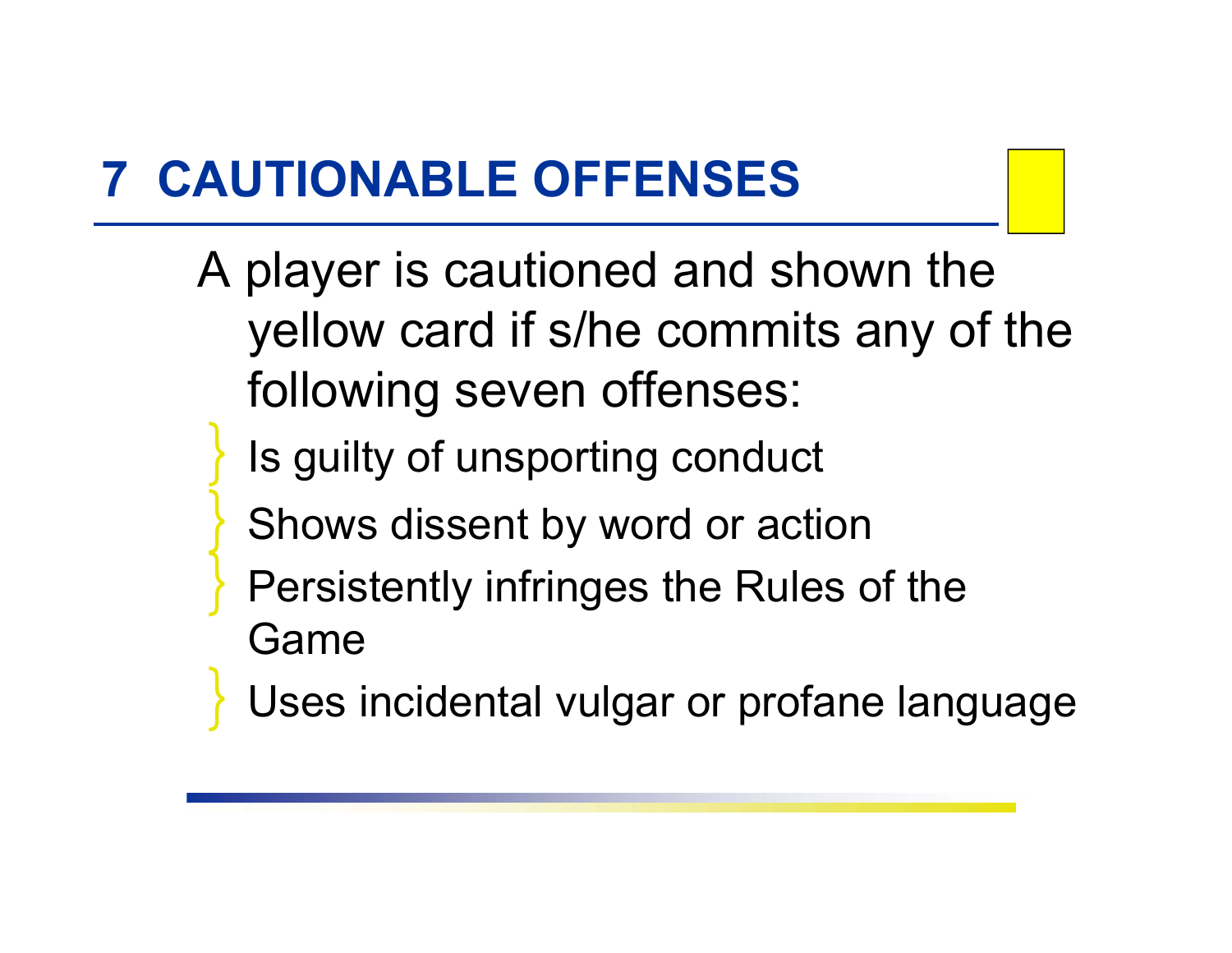## **7 CAUTIONABLE OFFENSES**

- A player is cautioned and shown the yellow card if s/he commits any of the following offenses:
	- Enters or leaves the field without the referee's permission
	- Uses tobacco products at the game site
	- Uses video replay or communicates with amplifying device to assist in coaching\*\*\*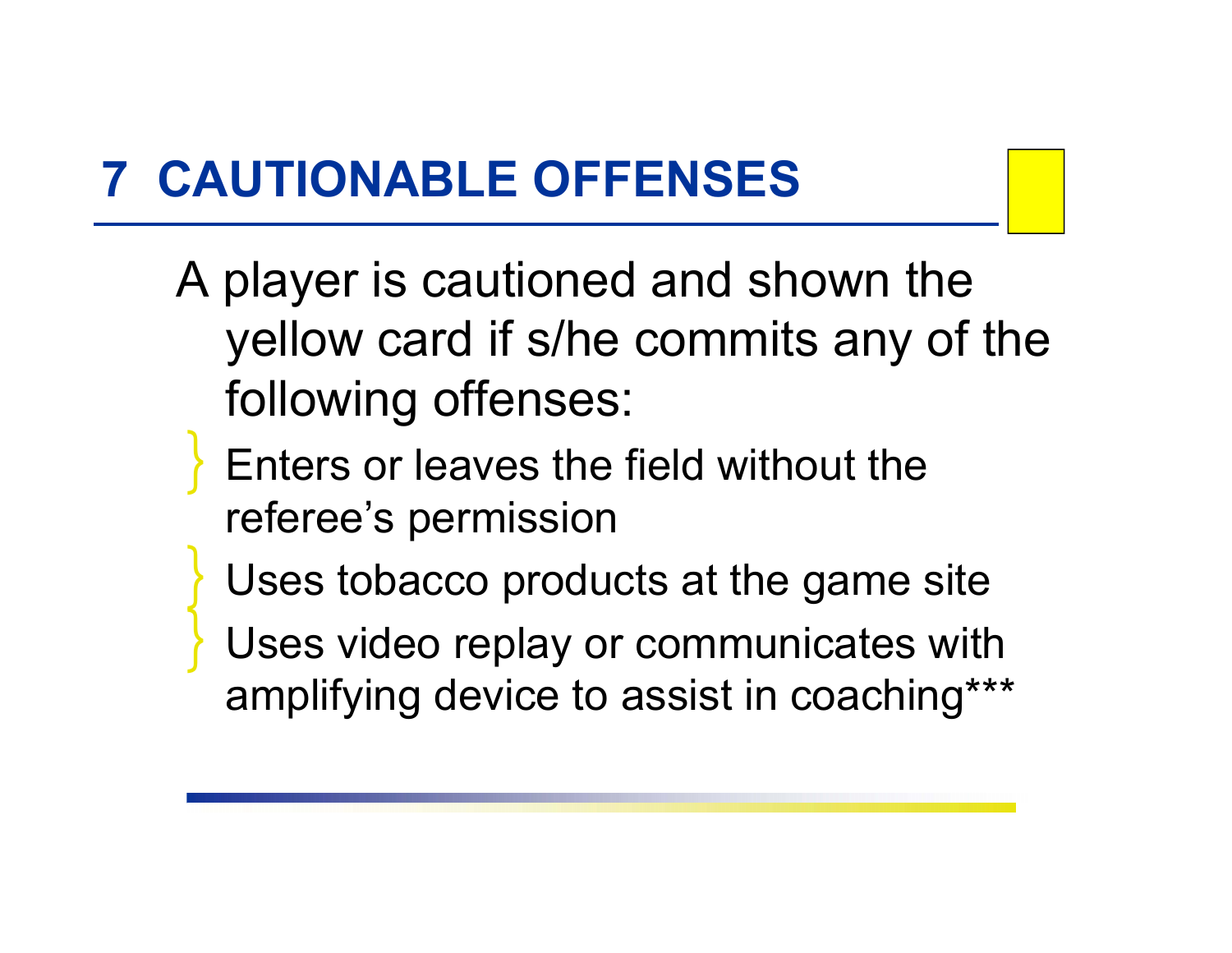#### **Examples of Unsporting Conduct**

- $\mathbf y$  Commits a penal foul in a reckless manner
- $\mathbf y$  Commits a penal foul while tackling for the ball from behind
- $\mathbf y$  Commits a tactical foul designed to interfere with or impede an opposing team's attacking play
- $\mathbf y$  Pushes or holds (including holding the opponent's uniform) to interfere with that opponent's attacking play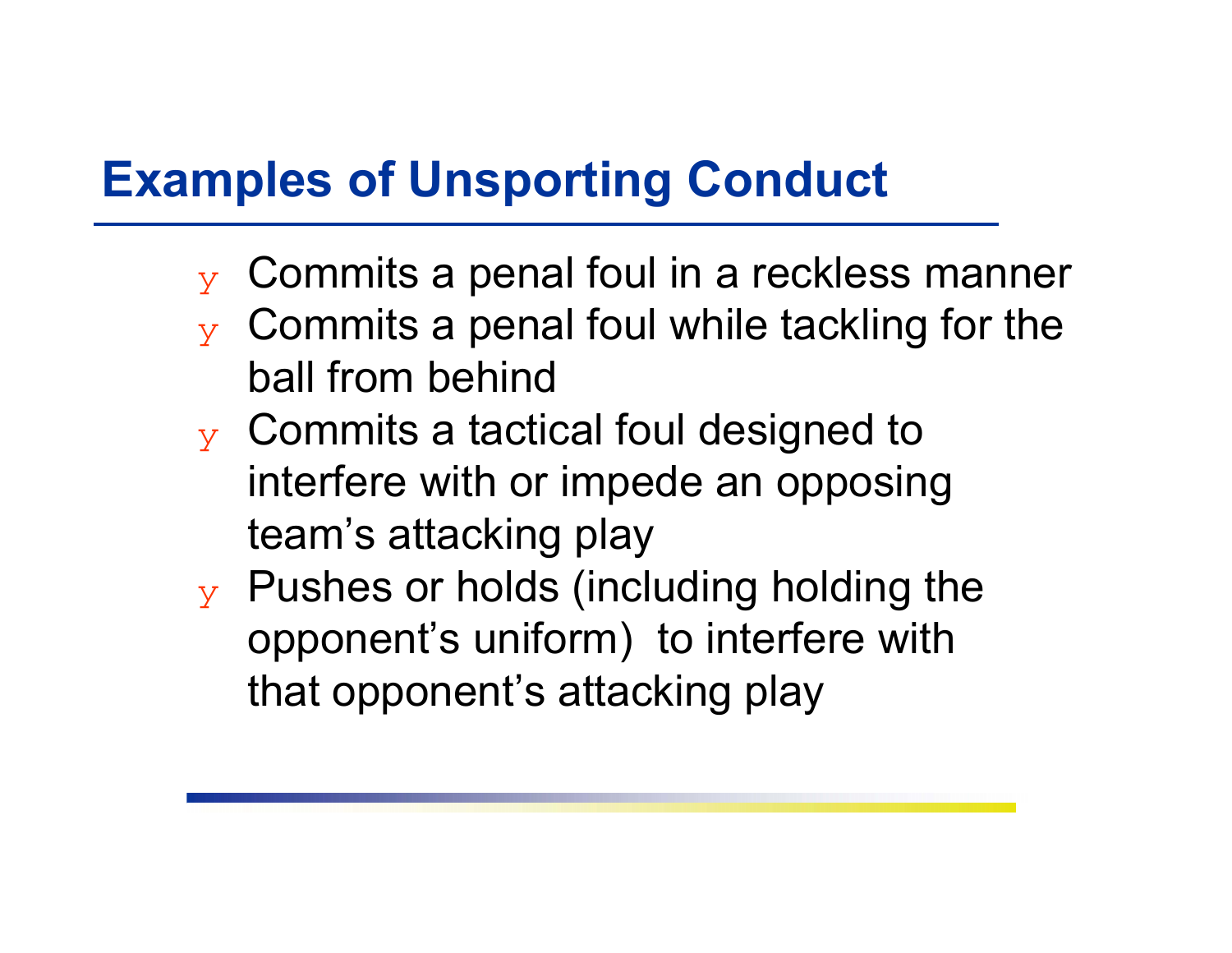### **Examples of Unsporting Conduct**

- $\mathbf y$  Handles the ball deliberately to interfere with an opponent's attacking play
- $\mathbf y$  Handles the ball deliberately to score a goal
- $\mathbf y$  Fakes an injury or exaggerates the seriousness of an injury
- $\mathbf y$  Fakes a foul (dives) or exaggerates the severity of a foul
- ❖ Encroachment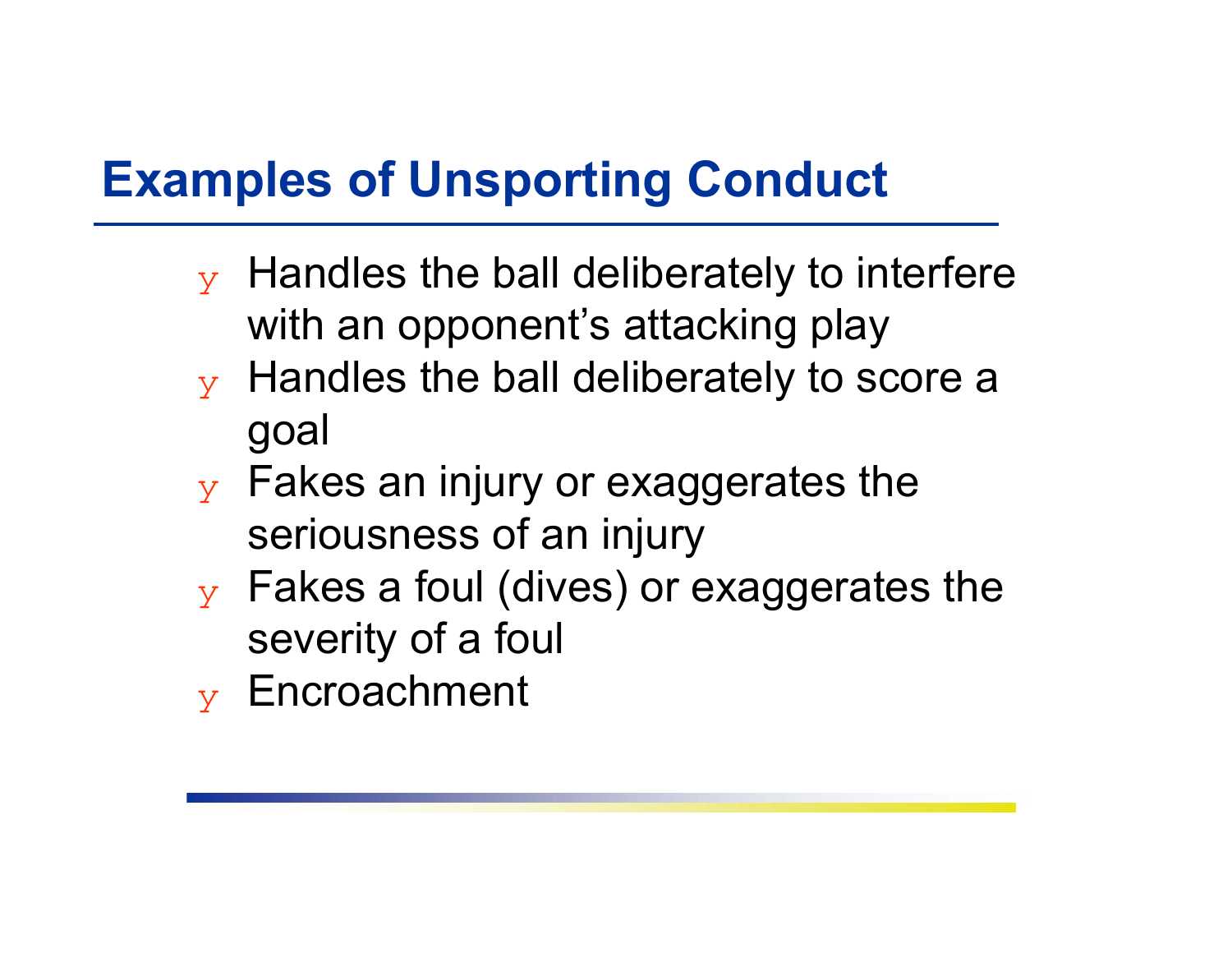### **Examples of Unsporting Conduct**

- $\mathbf y$  Continuously interferes with or prevents the goalkeeper from releasing the ball from his/her hands into play
- $\mathbf y$  Unfairly distracts or impedes an opponent performing a throw-in
- $\mathbf y$  Coaching outside the team area
- ❖ Verbally distracts an opponent during play or at a restart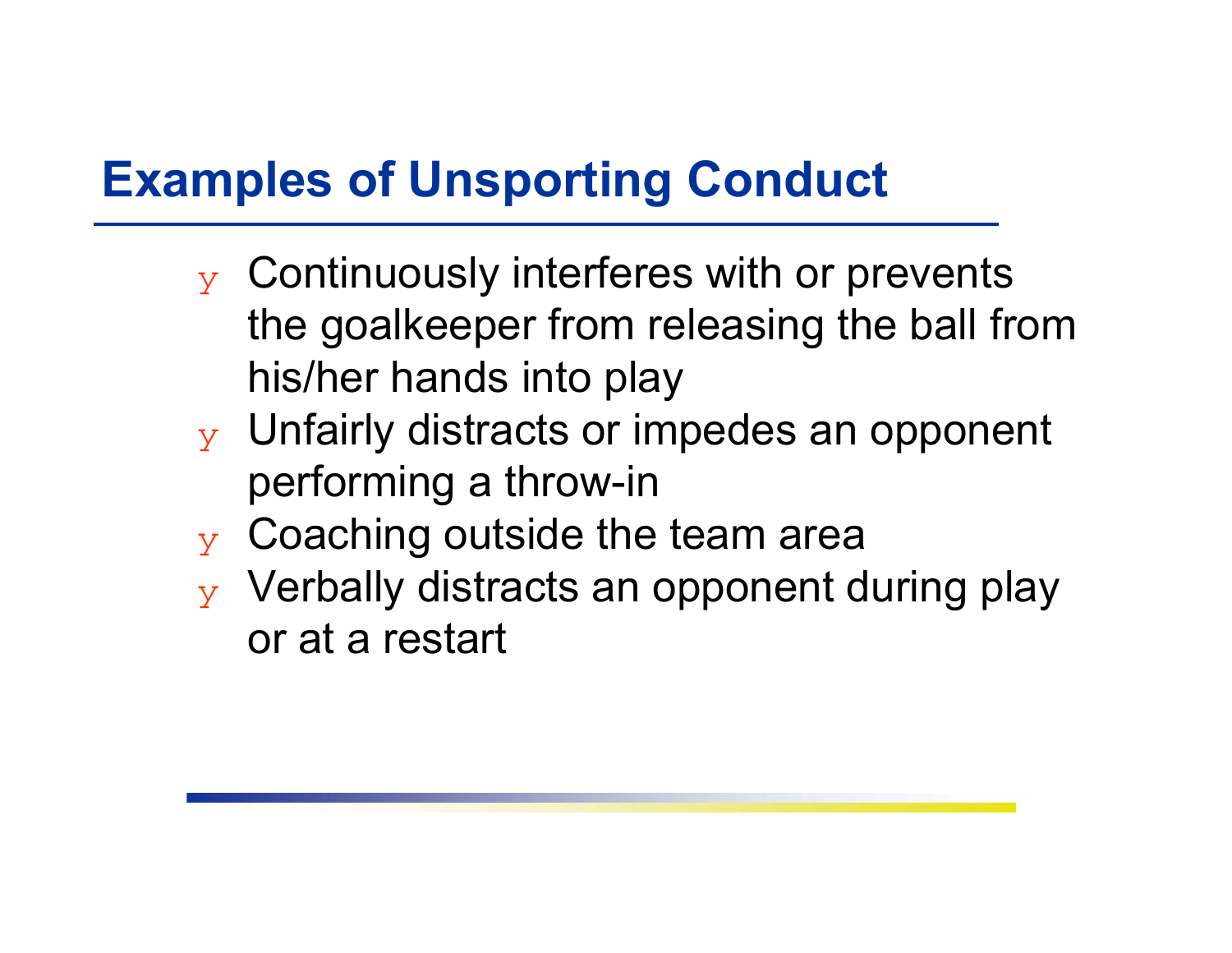#### **Examples of Unsporting Behavior**

- $\overline{y}$  Kicks or throws the ball away or holds the ball to prevent a free kick, throw-in or corner kick restart by an opponent
- $\mathbf y$  Does not retire at least ten yards away from an opponent's free kick
- ❖ Does not retire at least ten yards away from an opponent's corner kick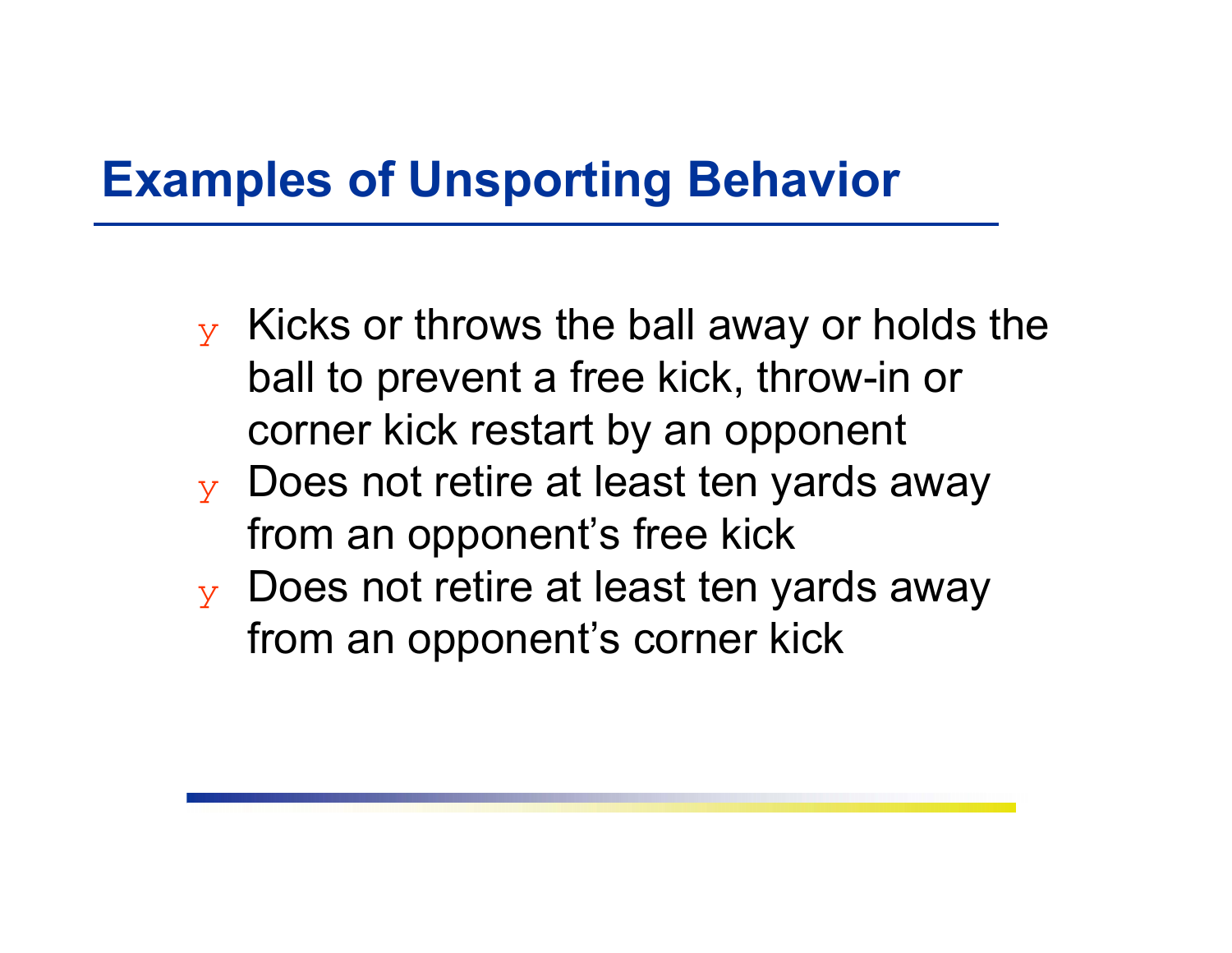#### **Show Dissent by Word or Action**

- ❖ Verbally or through action disputes or shows contempt for an official's decision
- $\mathbf y$  If playing as the goalkeeper, leaves the penalty area (not beckoned by the referee) to engage an official in debate regarding a decision

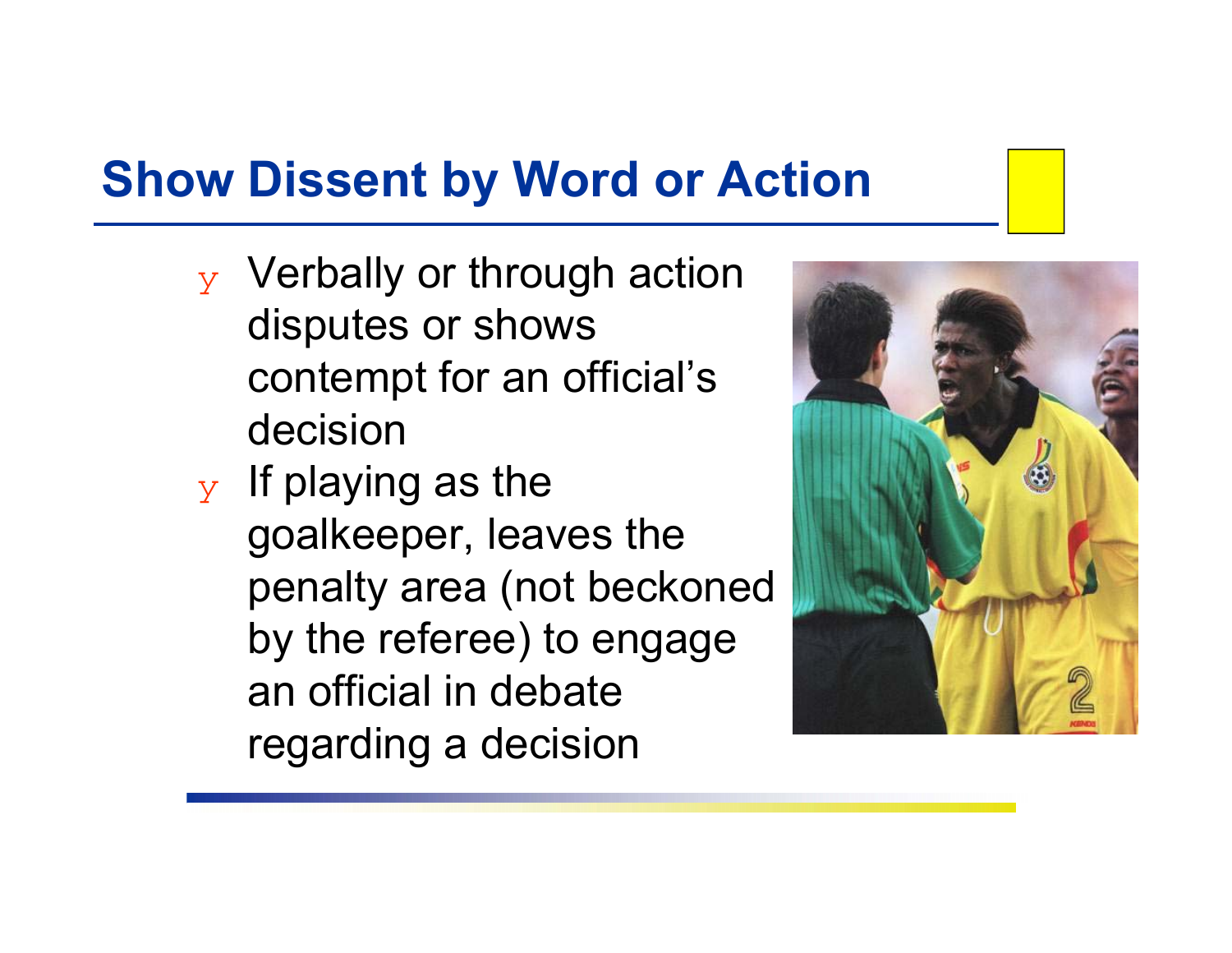#### **Persistently Infringes**

- $\mathbf y$  Repeatedly commits fouls or participates in a pattern of fouls directed at an opponent
- ❖ Violates Rule 14 again, having previously been warned
- $\mathbf y$  Fails to start or restart play properly or promptly, having previously been warned
- $\mathbf y$  If playing as goalkeeper, wastes time, having previously been warned or penalized for this behavior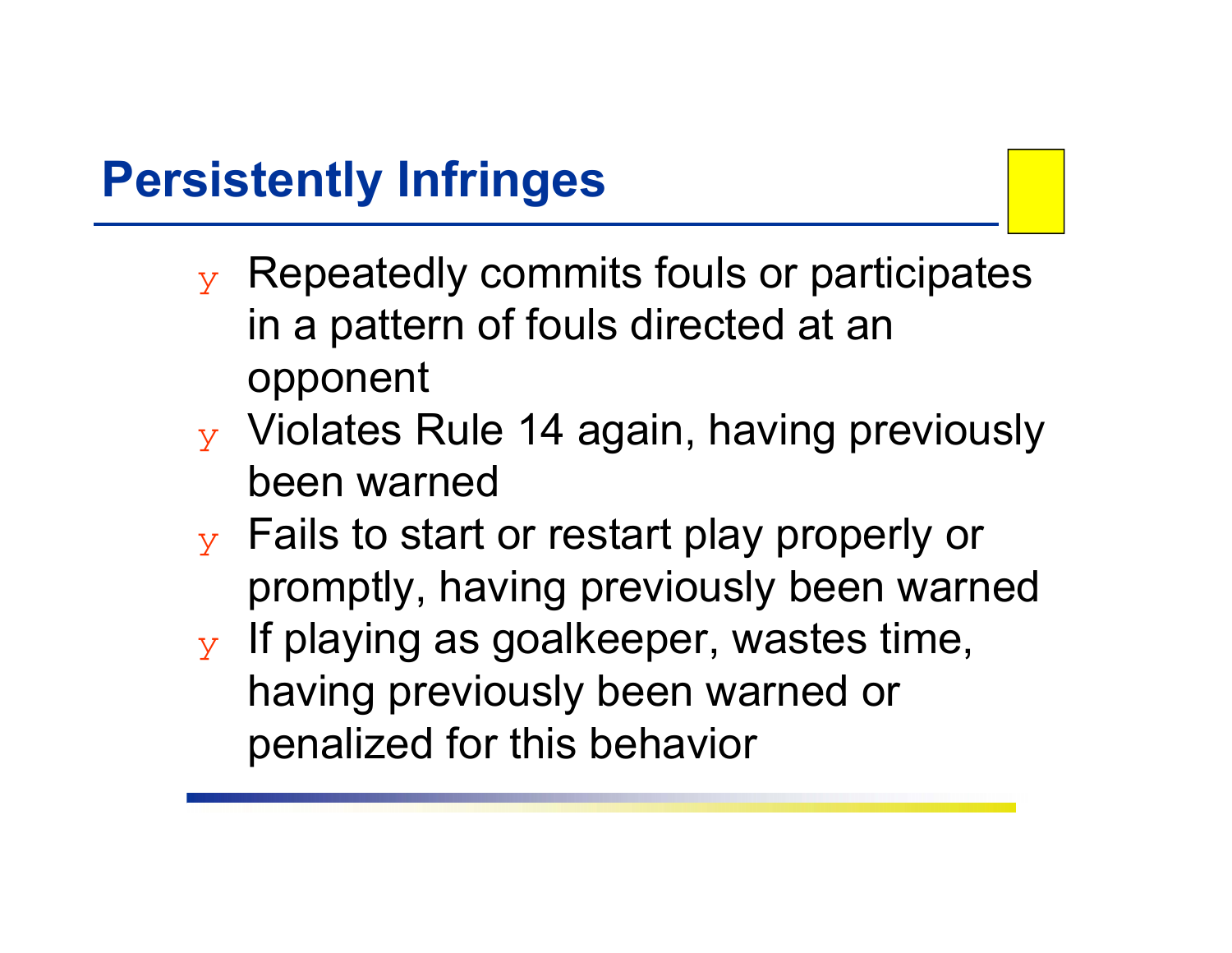#### **Enters or Leaves the Field...**

#### **Without the Referee's Permission**

- $\mathbf y$  Illegally returning to the field having previously been substituted;
- $\mathbf y$  After a player at fault is instructed to leave the field to correct his/her equipment;
- $\mathbf y$  After a player leaves the field for an injury or for bleeding or blood on the uniform
- $\mathbf y$  Entering the field as a substitute without having received a signal from the referee;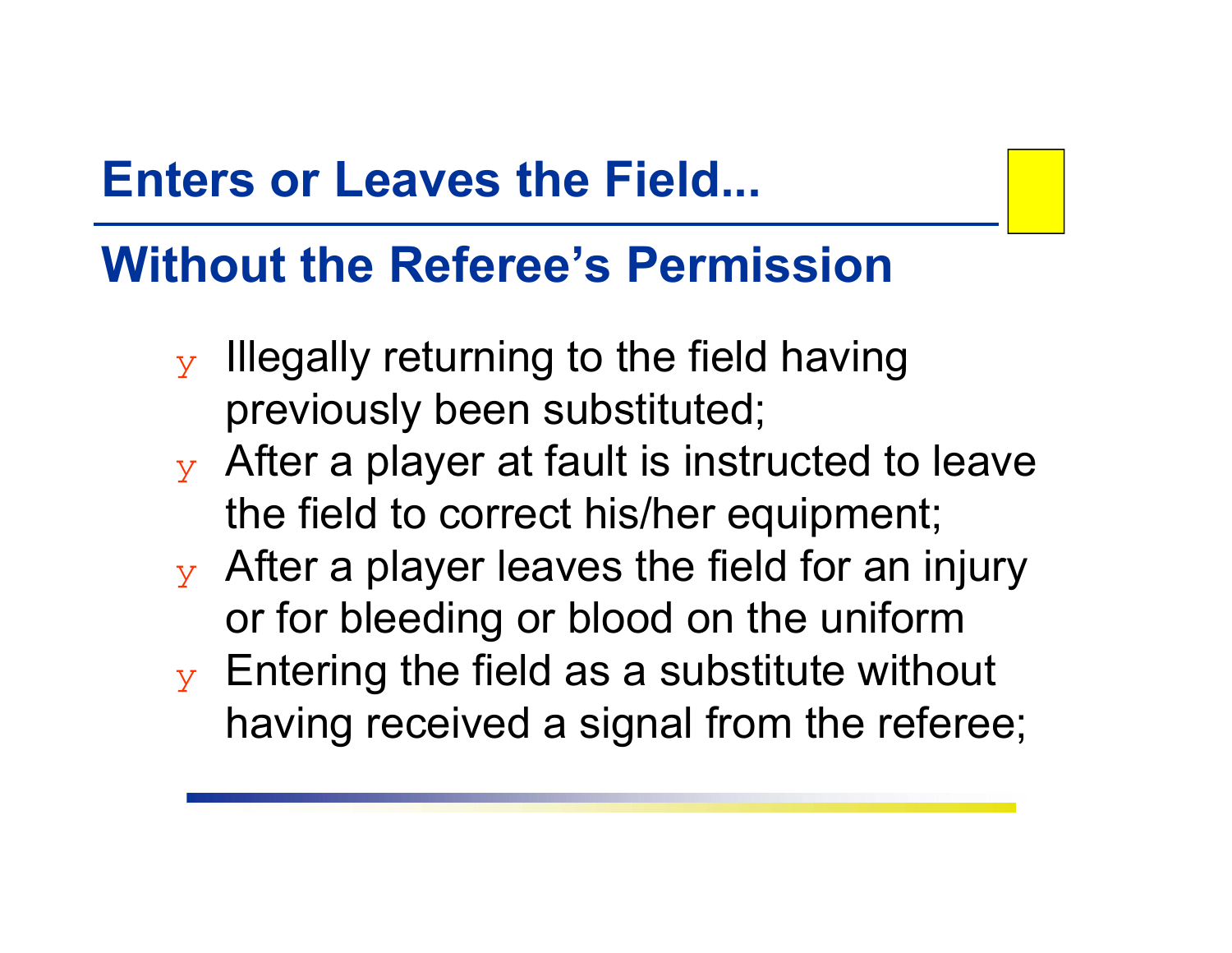#### **Enters or Leaves the Field...**

**Without the Referee's Permission**

 $\mathbf y$  Leaves the field to place an opponent in offside position  $\mathbf v$  Leaves the field other than through the normal course of play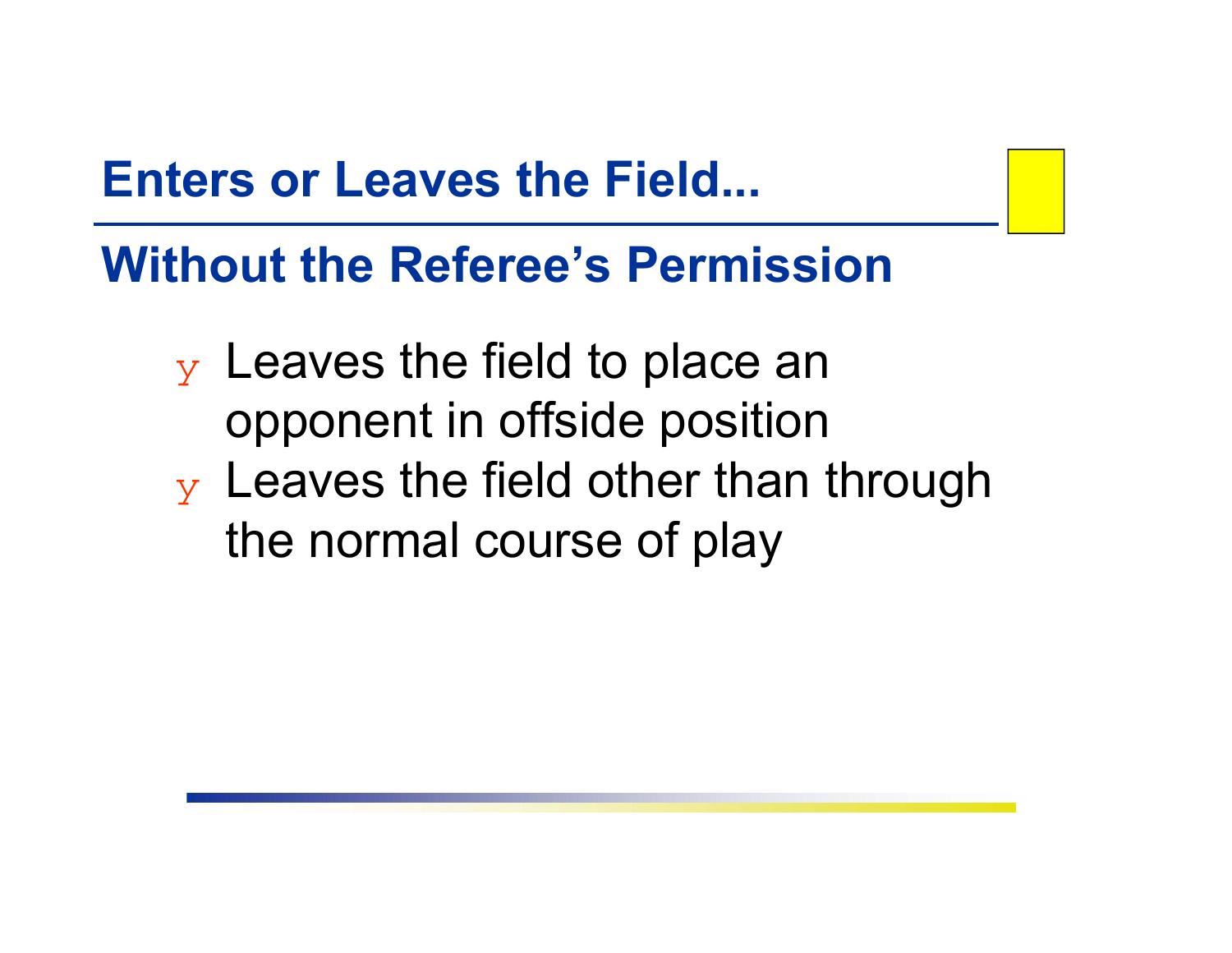## **8 DISQUALIFICATION OFFENSES**

- A player is disqualified and shown the red card if s/he commits any of the following eight offenses:
	- Is guilty of serious foul play
	- Is guilty of violent conduct
	- Spits at an opponent
	- Spits at teammate or official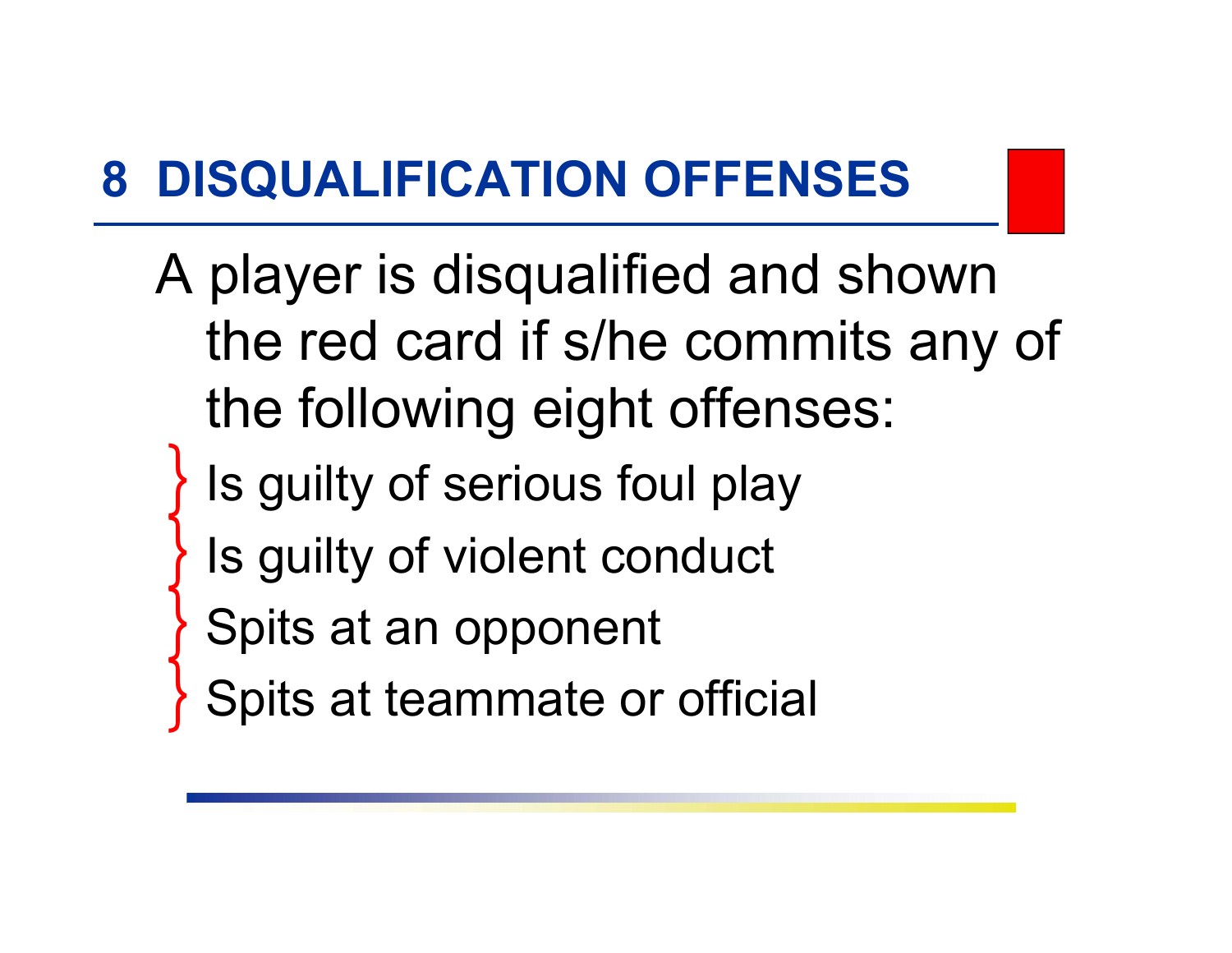## **8 DISQUALIFICATION OFFENSES**

- Uses offensive, insulting or abusive language and/or gestures Commits an act deemed by the referee as bringing the game into disrepute (e.g. aggressive attitude, inflammatory behavior, or taunting) Leaves the team area to enter the field where a fight is taking place Second caution for coach or bench
	- personnel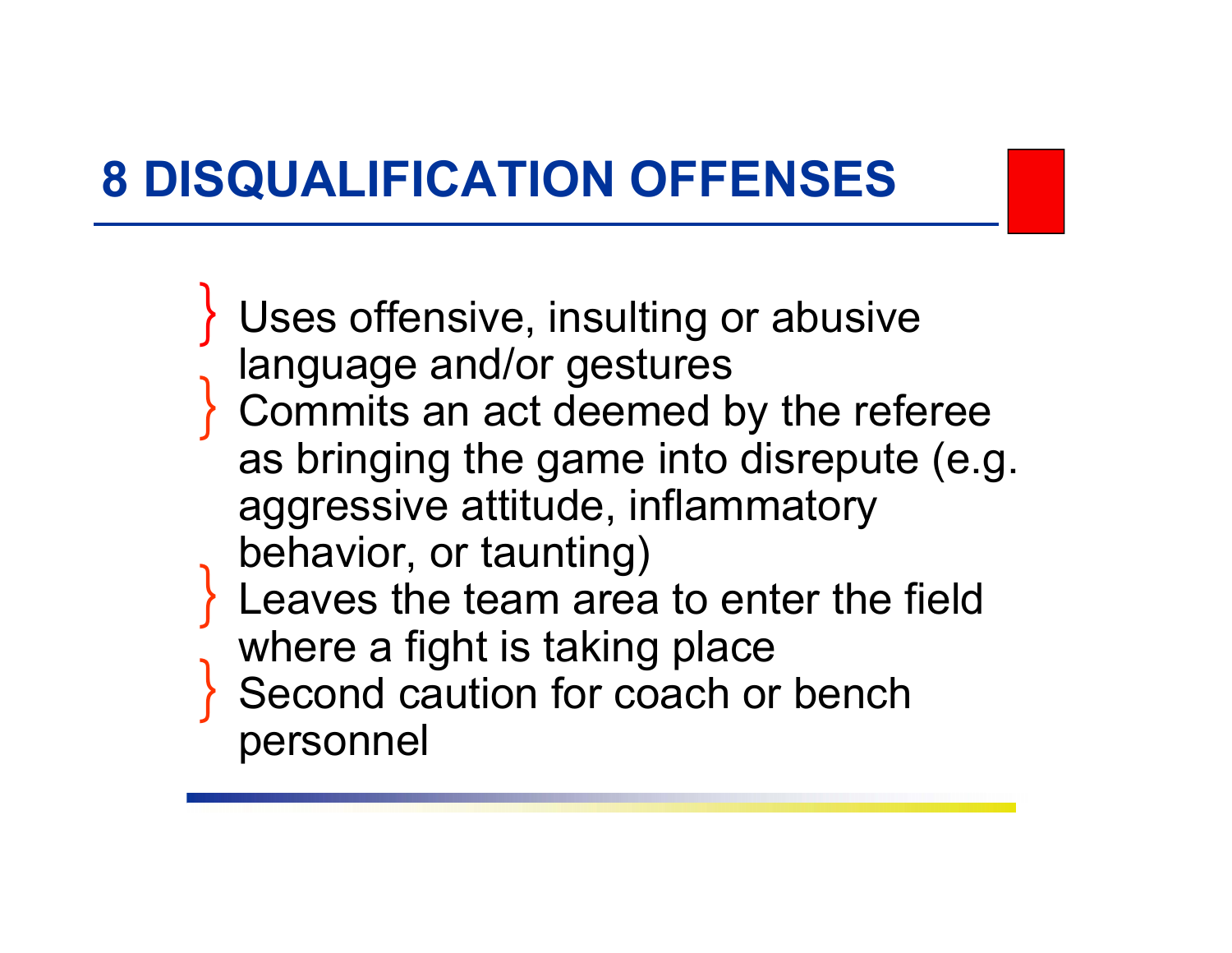## **DISQUALIFICATION EXAMPLES**

- y Striking an opponent
- $\overline{y}$  Striking a teammate
- ❖ Violently kicking an opponent
- $\mathbf y$  Foul tackle from behind with hard contact
- ❖ Spitting at another person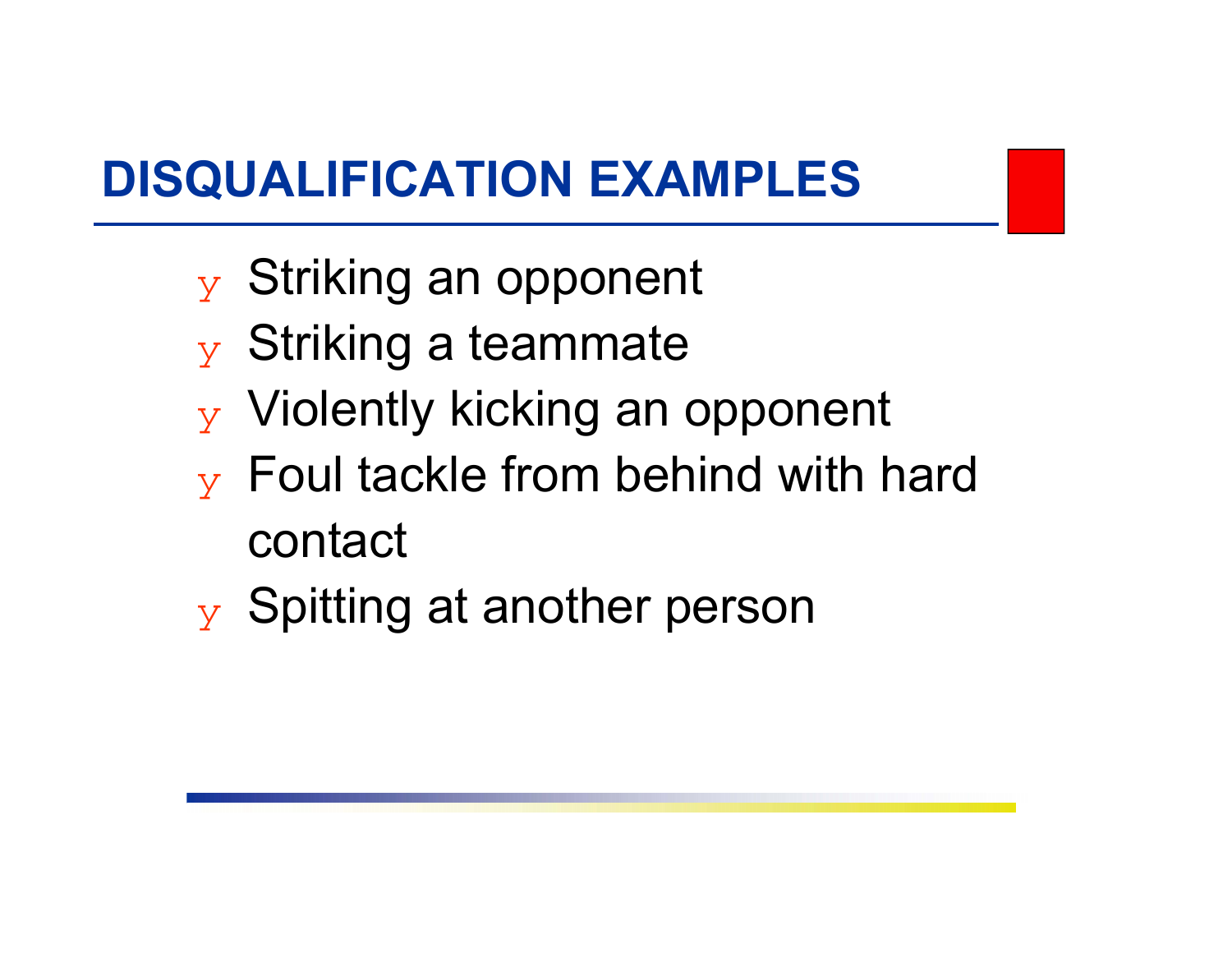## **DISQUALIFICATION EXAMPLES**

Flagrantly fouls the goalkeeper in possession of the ball Tackle from behind on breakaway Any act intended to injure another Denies the opposing team a goal or an obvious goal-scoring opportunity by deliberately handling the ball (this does not apply to the goalkeeper within his/her own penalty area)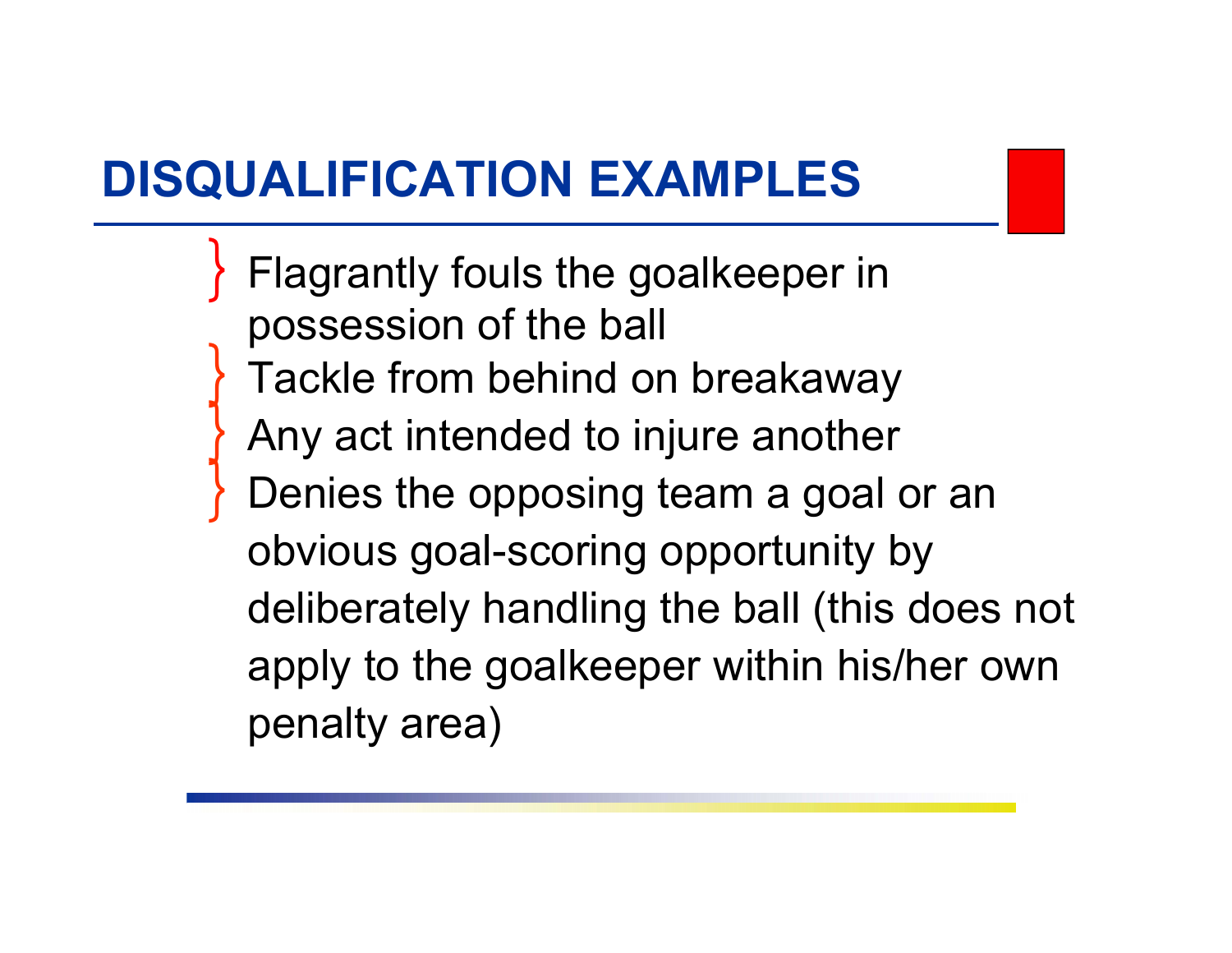#### **DISQUALIFICATION EXAMPLES**

Denies (or attempts to deny) an obvious goal scoring opportunity to an opponent moving towards the player's goal by an offense punishable by a direct free kick or a penalty kick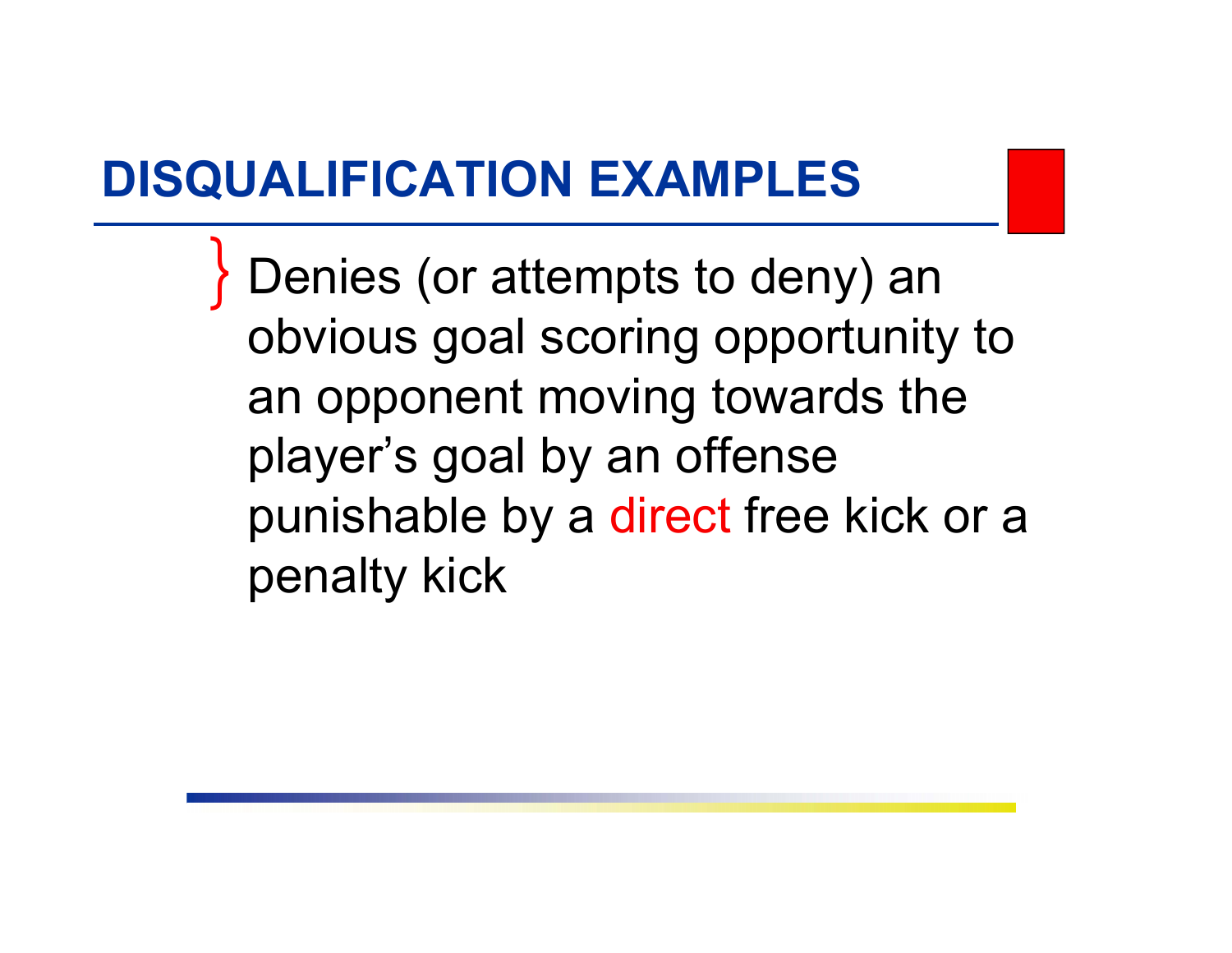## **MISCONDUCT PROCEDURES**

**Procedure for issuing cards**



#### **For a** *Disqualification***:**

- ❶ **Isolate Offender inform him/her & coaches** <sup>❷</sup> **Display card**
- ❸**Record information (after player has left)**
- **Inform Coaches**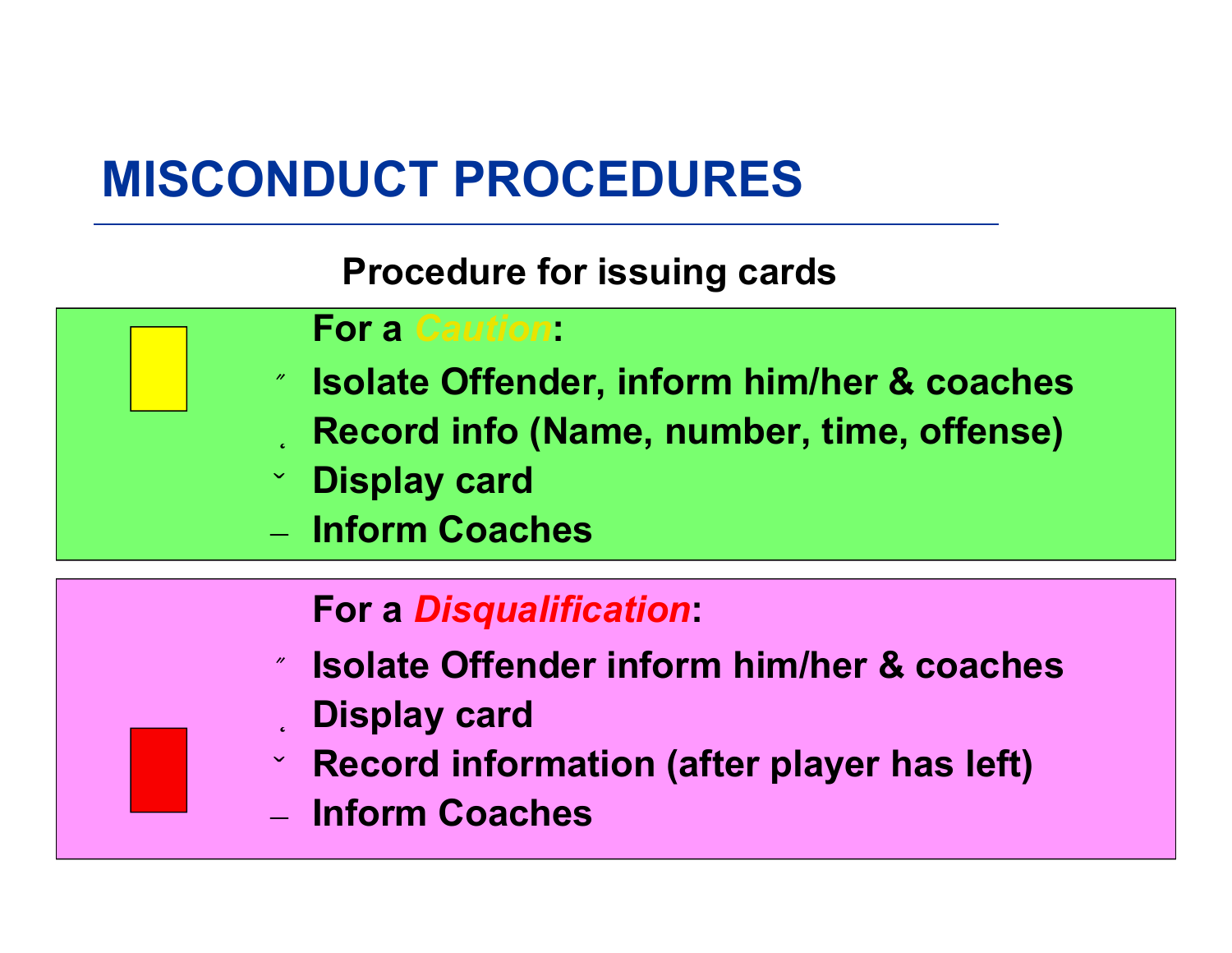- $_{\rm y}$  When can misconduct occur?
	- $_\mathrm{\text{x}}$  Unlike fouls, misconduct can be against anyone, at anytime, anywhere including team areas and stands
- $\mathbf y$  Can you name the seven cautionable offences?
	- $\rm{_{x}}$  Can you give an example of each?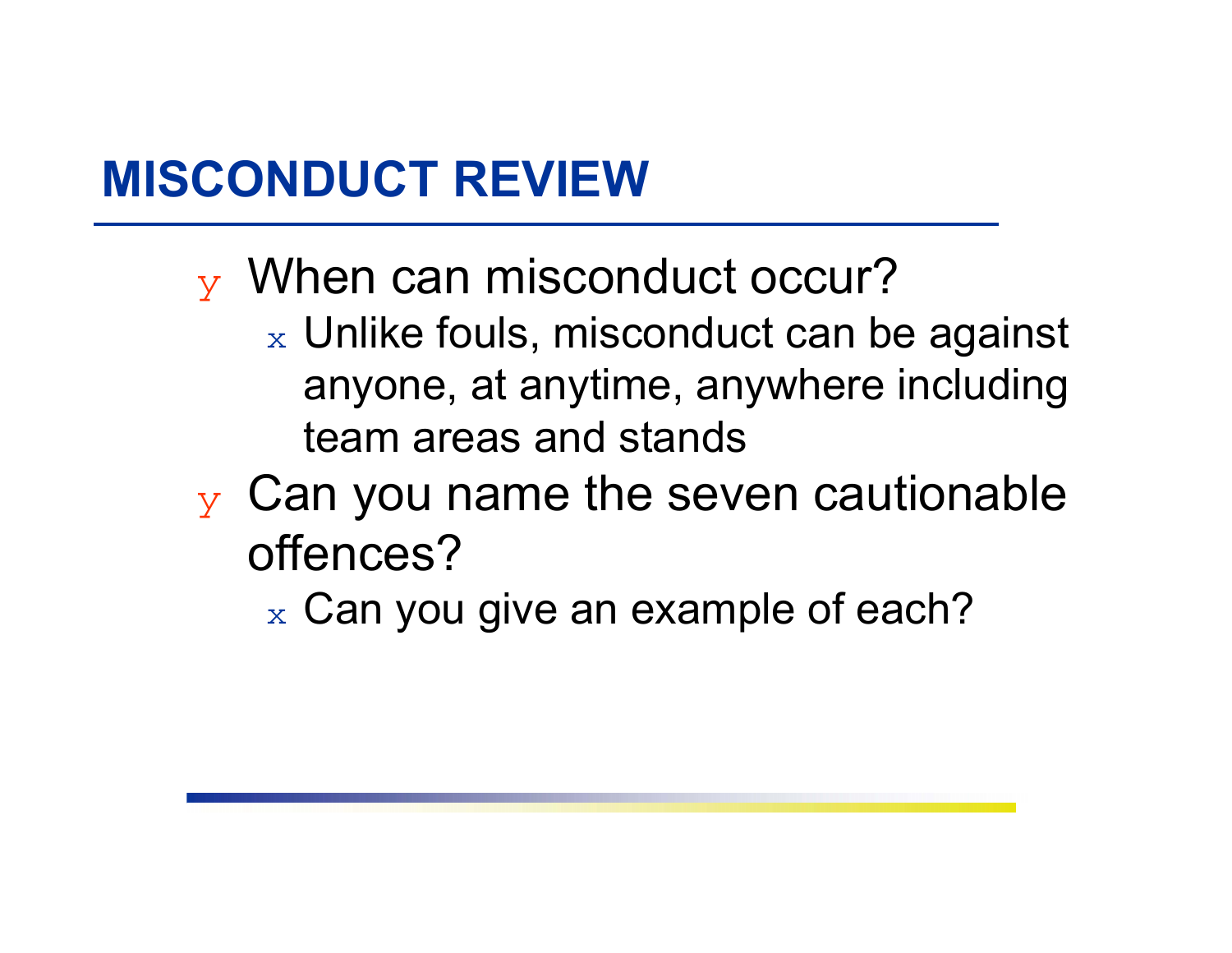- $\mathbf y$  Does the yellow card have to be displayed?
	- $\mathrm{_{x}}$  Yes, display cards to players, coaches, and bench personnel
- $\mathbf y$  Can a foul also be misconduct?
	- $_\mathrm{\text{x}}$  Yes, a foul may also be misconduct
- $\mathbf y$  Does misconduct require a foul to have been committed?
	- $_\mathrm{\text{x}}$  No. Can you give an example?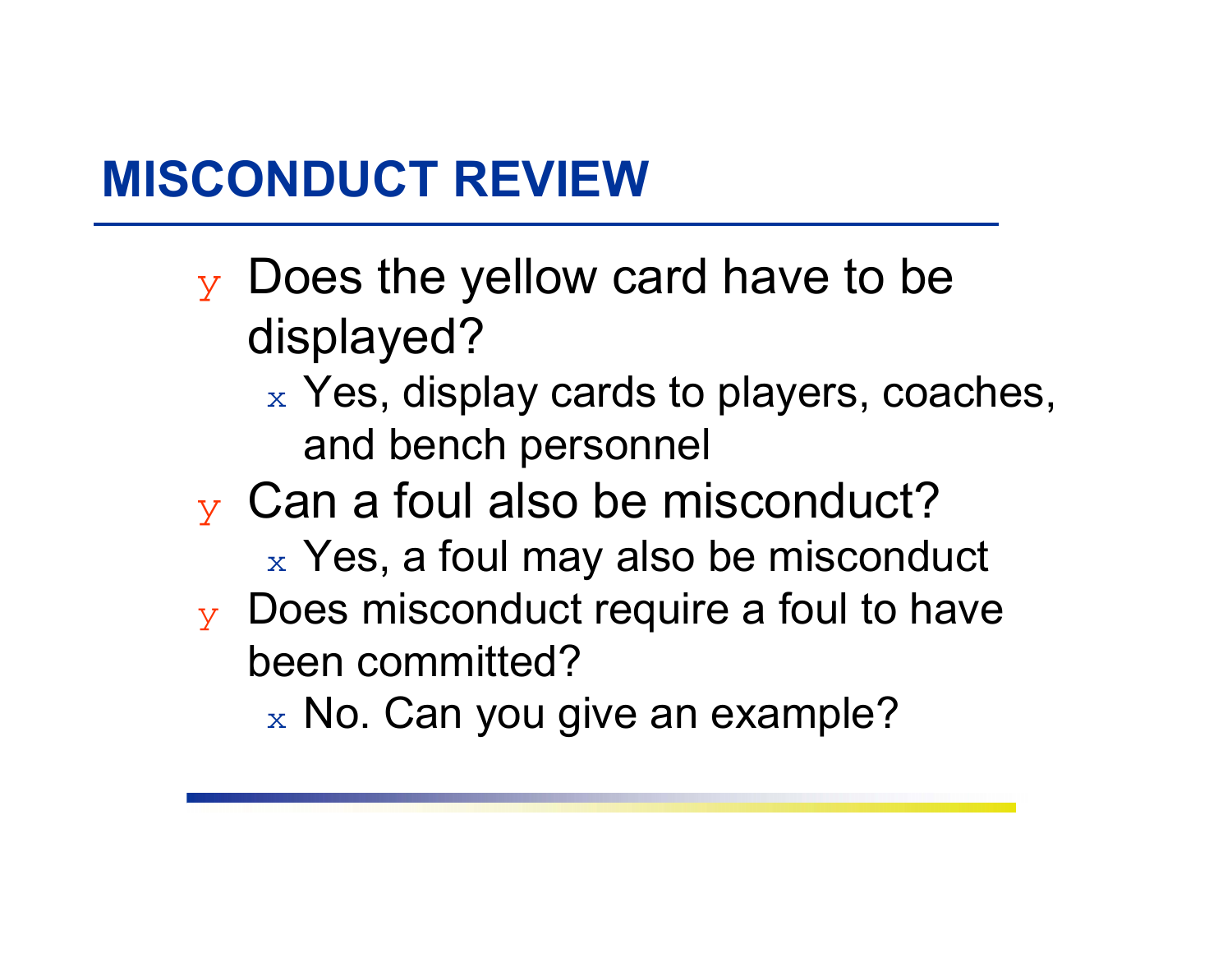- $\mathbf y$  What is the restart if you stop play for misconduct, but no FOUL has been committed?
	- $\rm{_{\rm x}}$  Misconduct causing a stoppage of play  $\rm{_{\rm x}}$ without foul will warrant restarting with a IFK
- $\mathbf y$  If you don't stop play for misconduct, when does it have to be dealt with? $_\mathrm{\text{x}}$  It must be dealt with at the next stoppage or not at all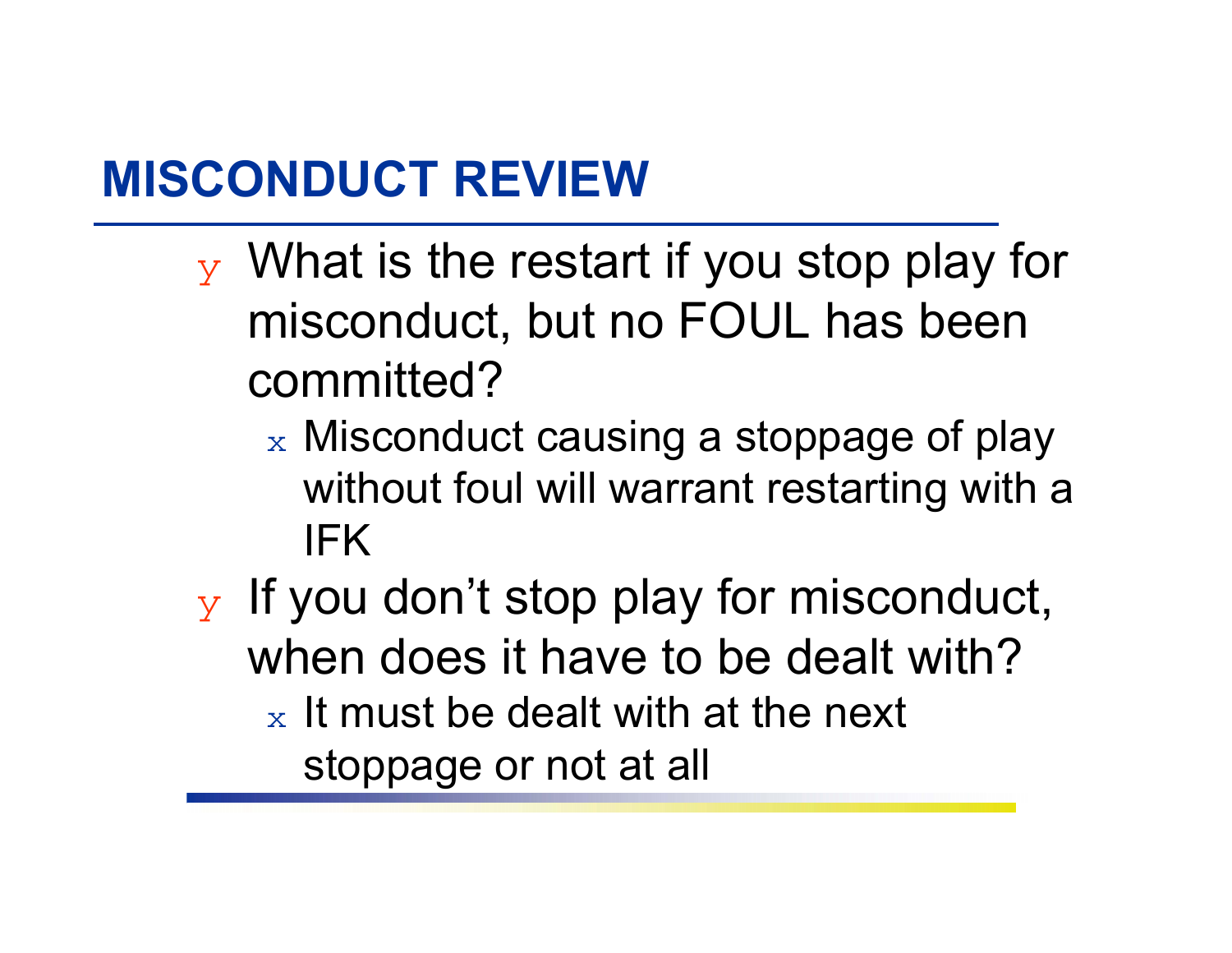$\mathbf y$  What about physical contact that looks the same as a major foul against anyone including teammates, spectators or officials at any time (or opponents, if the ball is out of play)?  $\rm{_{x}}$  Deal with it as Unsporting Behavior or Violent Conduct depending on the severity of the action